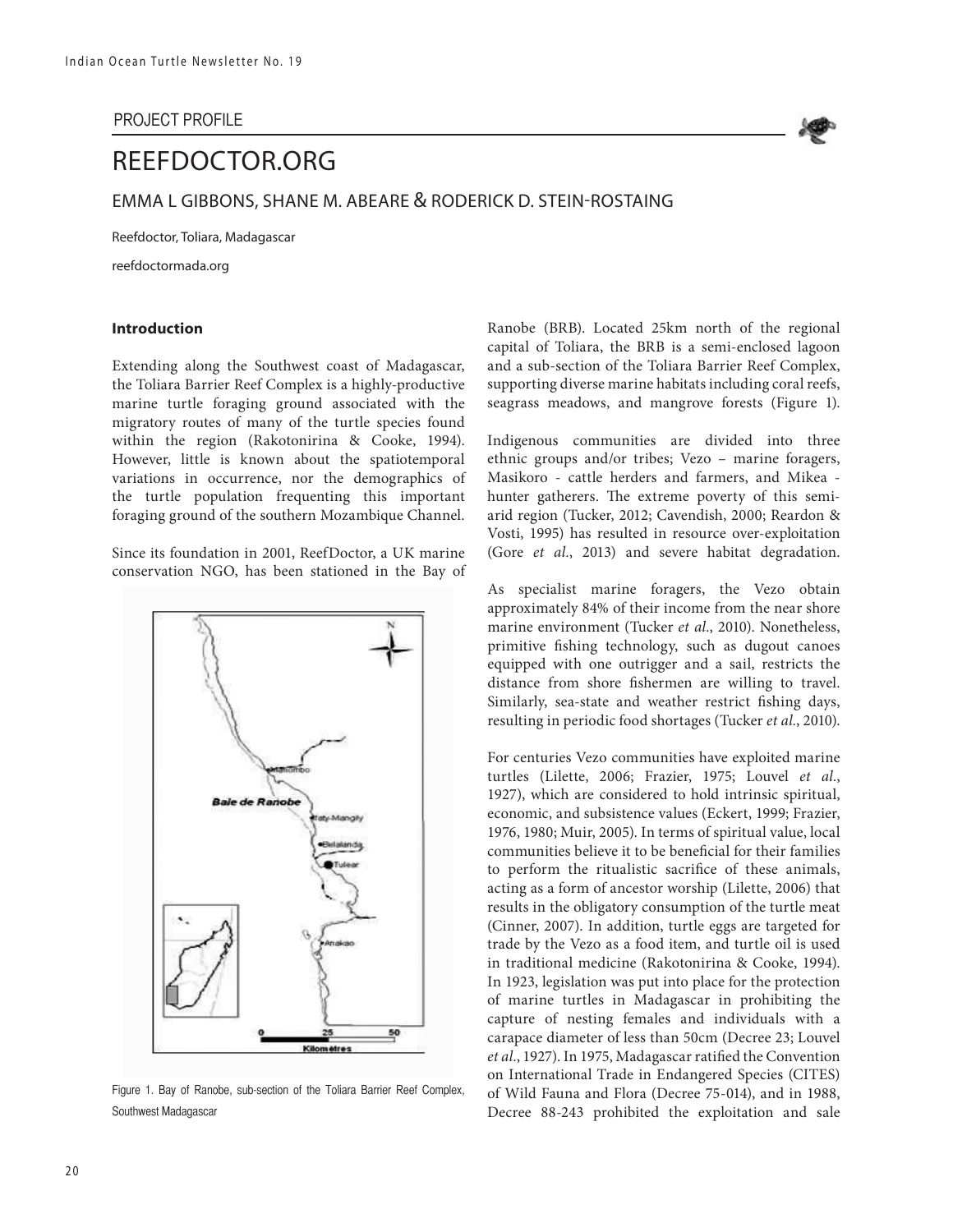of marine turtles throughout Madagascar. However, whilst the decrees provide protection to marine turtles at a national level, nationwide enforcement is weak, or even non-existent, due to the lack of financial resources available to enforcement officials.

Despite the lack of government-led enforcement of national laws, in rural areas around 75% of governance takes the form of distinct social codes and preestablished rules, which are conveyed principally in the form of oral traditions passed down from one generation to the next (Ratsimbazafy *et al.*, 2013; Pollini & Lassoie, 2011). Whilst the ritualistic consumption of turtle meat by the Vezo may have been sustainable in the past, it is now evident that the capture, trade, and sale of turtle meat is becoming much more commonplace. With the erosion of the cultural value of turtles and emphasis being placed on their economic value, undoubtedly greater-and-greater exploitation pressure will be placed on these already fragile marine turtle populations.

#### **Project objectives**

In 2008 ReefDoctor, with sponsorship from the Rufford Small Grants Foundation, pioneered an innovative conservation approach to protect marine turtles of the BRB region. Integrating fisheries management strategies and grassroots, community-based conservation initiatives provided a foundation for the Vezo community to develop their own approach towards the sustainable exploitation of marine turtles. The project hopes to promote this through (a) collating ethnographic information to assess patterns of turtle-human interactions (b) an evaluation of the marine turtle fishery through the collection of biological data on the capture and consumption of marine turtles in the BRB and, (c) the development of the first marine turtle protection association whose core members are Vezo turtle hunters.

Our scientific objectives are:

**Research and Monitoring as a tool for securing conservation**

Developing tools for structured decision-making to support adaptive environmental management of the Bay of Ranobe (BRB)

**Evaluation of marine turtle fishery** - direct hunting and incidental capture of the globally important, yet understudied marine turtle population of the BRB.

Collection of biological data on the capture and consumption of marine turtles in the BRB

**Implementation of community-based conservation** 

**fisheries management strategies**, policies and local indigenous laws (dina) related to conservation and sustainable use of marine turtles and their habitats

## **Capacity building of rural communities**

- Exit strategies for fishers; adult education and training in alternative livelihoods to promote self-fulfilment of rural young people, to develop entrepreneurship spirit and to encourage personal risk and initiative taking.
- • Institutional integration; building a network connecting rural communities with local, national and international institutions.

#### **Public awareness**

Delivering an innovative working model and platform for marine turtle conservation throughout the Western Indian Ocean.

## **Project result**

Since the launch of this project over 1500 marine turtles have been captured and slaughtered in the Ranobe region. The green turtle (*Chelonia mydas*), constitutes 97% of the fishery although all five species of marine turtle, present in Madagascan waters, are targeted. Hawksbill turtles (*Eretmochelys imbricata*), loggerhead turtles (*Caretta caretta*), olive Ridley turtles (*Lepidochelys olivacea*) and leatherback turtles (*Dermochelys coriacea*) are only occasionally caught.

Estimates of annual income derived from marine turtle products indicate an increase from £3,000 in 2009 (£2.60 per kg) to £6,900 in 2012 (£3.60 per kg). Over the same time period, average straight carapace length has decreased, in green turtles, from 78 cm in 2009 to 69 cm in 2012. The capture of large individuals has become rare.

A community conservation effort has evolved through a grassroots movement by turtle hunters to protect their identity, and livelihood, through the protection of marine turtles. The group Fikambanana MPaniriky Miaro ny Fano (FI.MPA.MI.FA)- the first grassroots marine turtle management association in Madagascar was recognised as a legal association by the Malagasy government in 2012. Focusing on reducing the illegal exploitation of marine turtles in the Bay of Ranobe, the Association seeks to use indigenous knowledge to develop a practical fisheries management framework. Earlier this year the first 'dina', or traditional law, preventing the hunting of turtles under 70 cm, was implemented throughout thirteen communities, with an estimated population of over 20,000 people. Each of the thirteen communities of the BRB have formed turtle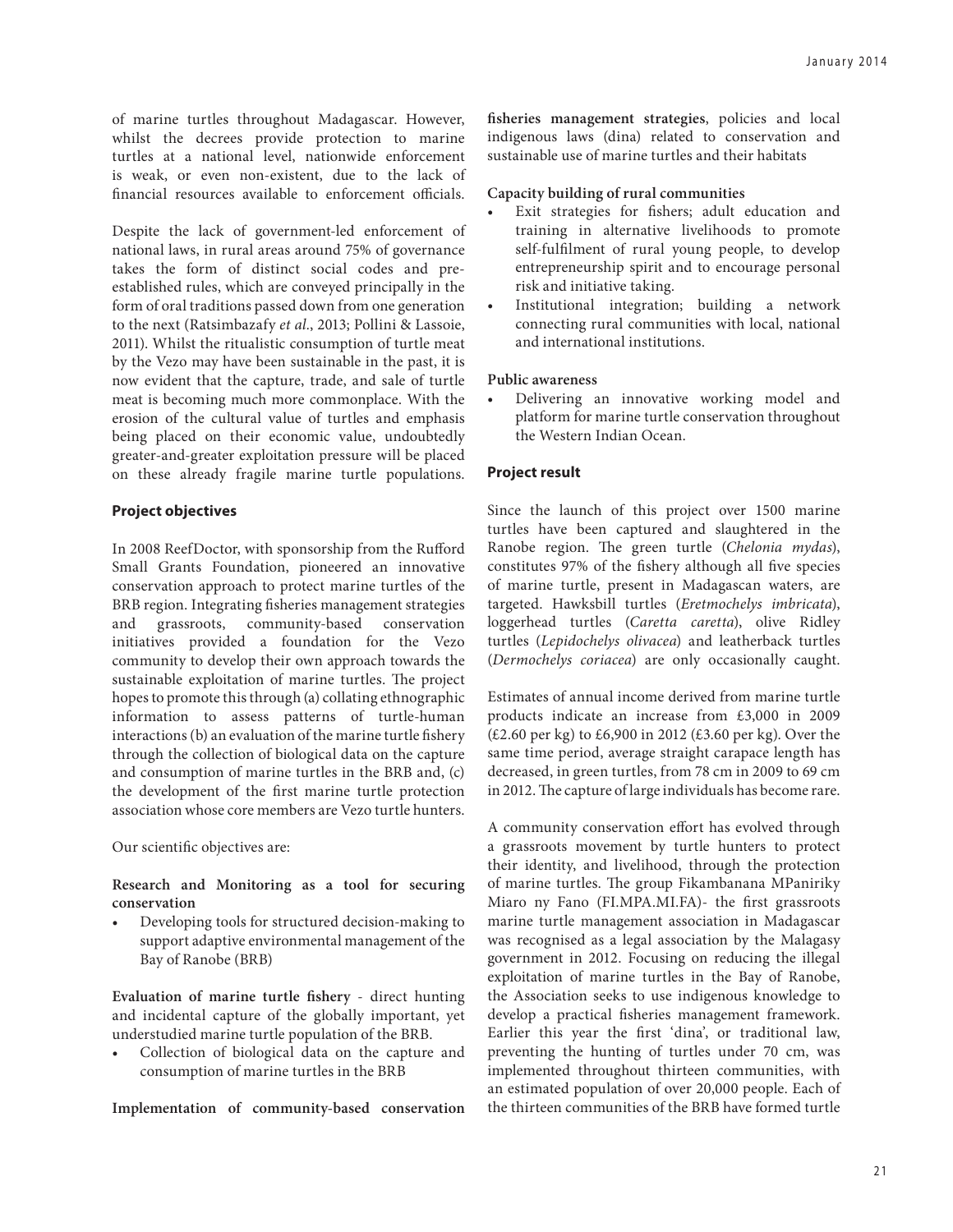protection teams composed of elders and fishermen, who are responsible for the administration of the dina. These teams are largely reducing conflict and providing a platform for marine turtle protection in the region.

In September 2013, ReefDoctor Fano (marine turtle) project and FI.MPA.MI.FA teamed up with Kelonia marine observatory in Reunion. The objectives of this partnership are to implement the first communitybased tagging program of juvenile turtles in South-west Madagascar. Juvenile marine turtles under 70 cm CCL, protected by the newly established dina created by FI.MPA.MI.FA, are tagged and released by the association. The first juvenile turtle to be protected by the dina was delivered to the association on 5 October 2013. The 47 cm CCL female was tagged by ReefDoctor's community turtle officer and released by the president of FI.MPA.MI.FA.

#### **Future research**

The challenge, over the next few years, for the ReefDoctor marine turtle project is to describe the structure of the marine turtle population inhabiting the reef complex of Toliara. This will require an estimation of stage and population-specific partitioning of habitat use, age at maturity, and seasonal and ontogenetic shifts in habitat occupation. This will be attained through:

- Stomach content analysis; to determine habitat use and diets of juvenile and adult marine turtles.
- Urogenital analysis; evaluating the reproductive stage, age, and size at reproductive maturity of marine turtles exploited in the fishery.

For further information on the ReefDoctor FANO (marine turtle) project please contact emma@reefdoctor.org.

#### **Literature cited**

Allnutt, T.F., T.R. McClanahan, S. Andréfoët, M. Baker, E. Lagabrielle, C. McClennen, A.J.M. Rakotomanjaka *et al.* 2012. Comparison of marine spatial planning methods in Madagascar demonstrates value of alternative approaches. *PLoS One* 7(2): e28969. doi:10.1371/journal. pone.0028969.

Cavendish, W. 2000. Empirical regularities in the povertyenvironment relationship of rural households: evidence from Zimbabwe. *World Development* 28:1979-2003.

Cinner, J. E. 2007. The role of taboos in conserving coastal resources in Madagascar. *SPC Traditional Marine Resource Management and Knowledge Information Bulletin* 22: 15- 23.

Drew, J. A. 2005. Use of Traditional Ecological Knowledge in Marine Conservation. *Conservation Biology* 19(4):1286- 1293.

Eckert, K. L.1999. Designing a Conservation Program. Research and Management Techniques for the Conservation of Sea Turtles. (eds. Eckert, K. L., K. A. Bjorndal, F.A. Abreu-Grobois & M. Donnelly). *IUCN/SSC Marine Turtle Specialist Group Publication* No. 4.

Frazier, J. 1975. Marine turtles of the WIO. *IUCN Publications New Series; Supplementary Paper* No 20.

Frazier, J. 1976. Heritage of the sea - marine turtles WIO. *African Wildlife Leadership Foundation of Washington DC.*  11, No. 2.

Frazier, J. 1980. Exploitation of Marine Turtles in the Indian Ocean. *Human Ecology* 8(4):329-370.

Gore, M. L., J. Ratsimbazafy & M. L. Lute. 2013. Rethinking corruption in conservation crime: insights from Madagascar. *Conservation Letters* 1-9.

Lilette, V. 2006. Mixed results: Conservation of the marine turtle and the red-tailed tropicbird by Vezo Semi-Nomadic Fishers. *Conservation and Society* 4: 262–286.

Louvel, M., G. Petit & H. Perrier de la Bâthie. 1927. Projet d'établissement à Madagascar de réserves naturelles. *Bulletin Économique de Madagascar et Dépendances* 23:105-110.

Muir, C. 2005. The status of marine turtles in the united republic of Tanzania, East Africa. Sea Sense ( Tanzania Turtle & Dugong Conservation Programme).

Pollini, J. & J. Lassoie. 2011. Trapping farmer communities within global environmental regimes: the case of GELOSE legislation in Madagascar. *Society and Natural Resources* 24: 814-830.

Rakotonirina, B. & A. Cooke. 1994. Sea turtles of Madagascar - their status, exploitation and conservation. *Oryx* 28(1) 51- 61.

Ratsimbazafy, J., M.L. Gore & L.J, Rakotoniaina. 2013. Community policing in Madagascar. In: Community Policing in Indigenous Communities (eds. Nalla, M. & G.R. Newman). Pp.31-40. Boca Raton: CRC Press.

Reardon, T. & S. A. Vosti. 1995. Links between rural poverty and the environment in developing countries: asset categories and investment poverty. *World Development* 23: 1495-1506.